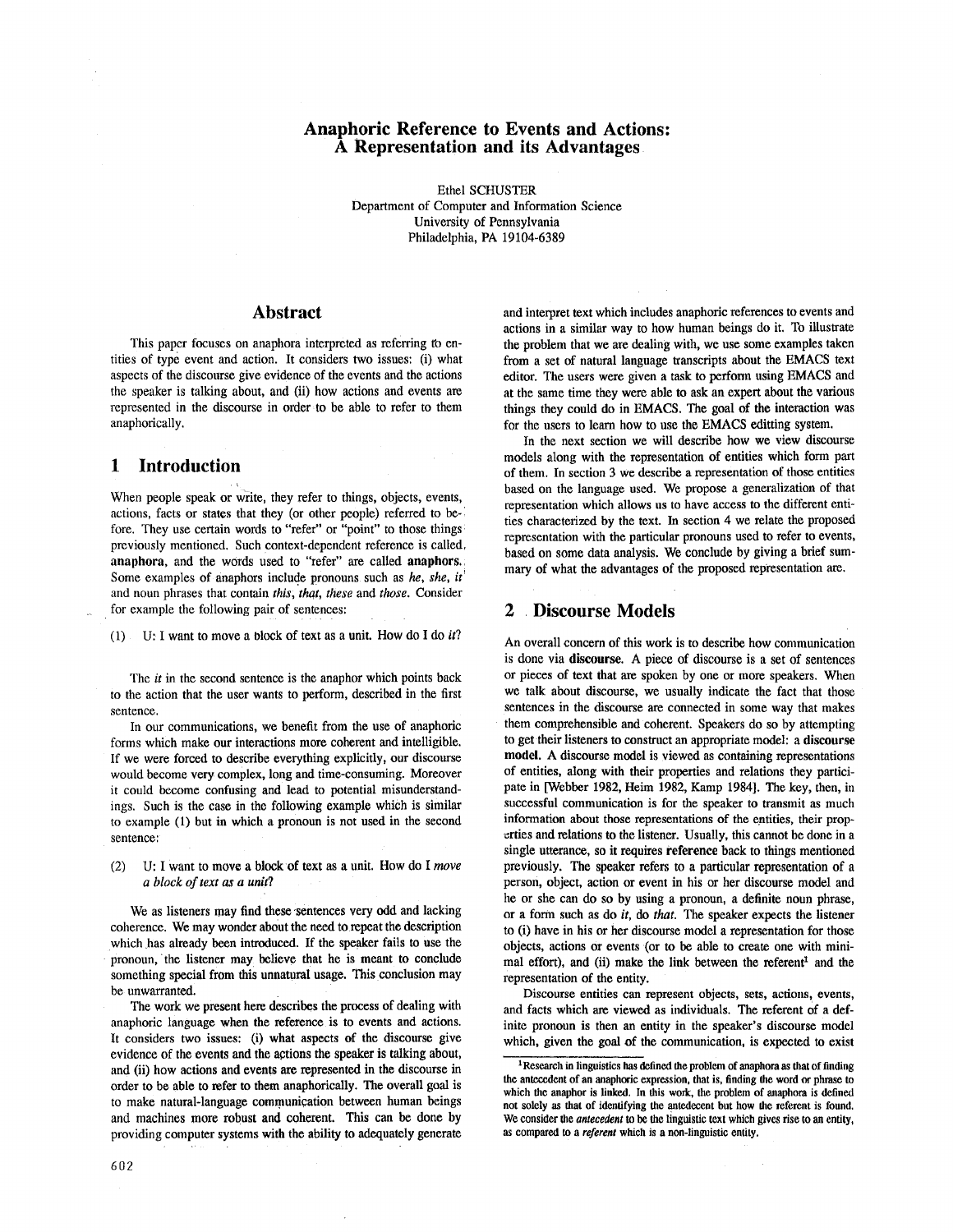also in the listener's model. In the next section, we describe how discourse entities describing events or actions can be represented in a discourse model in order to indicate what they make available for future reference.

## **3 Formalizing the Representation**

### 3.1 Characterization

First, let us consider what characterizes actions or events. In general, each sentence gives rise to an event. Similarly, an action is considered to be part of that event. As a way to establish the differences linguistically, we describe actions as being characterized by the predicate of the sentence (the verb phrase) and events as being characterized hy the whole sentence. Therefore, we consider actions to be part of events. This notion is similar to Jackendoff's who notes that "sentences that express [ACTIONS] are a subset of those that express [EVENTS]" [Jaekendoff 1983] (p. 179). He proposes introducing "what happened was" as a diagnostic for [EVENTS] and "what  $x$  did" as a diagnostic for [ACTIONS]. So we have

(3) What happened was that the pig ran away.  $\rightarrow$  EVENT

and

(4) What Fred did was run away.  $\rightarrow$  ACTION

Within this view, "an [EVENT] that is also an [ACTION] involves a character with a special role- the one who is performing the [ACTION]," called the [ACTOR] (p. 180).

Consider for example:

(5) Mary deleted the region.

Here, the action of deleting, which occurred in some past time, was performed by Mary and it was done on the region.<sup>2</sup> The 'delete' action relates Mary and the region.

Events correspond to the conjunction of the action predicate with other predicates described in the sentence such as time, place, along with the agent performing the action. Tense and aspect usually indicate the sense of time in an event. The tense indicates present, past, or future and the aspect indicates the perfect (completion) and progressive (continuous) forms. In general, they are indicated syntactically by certain verbs and/or the auxiliaries. For instance, the auxiliary verb gives us a sense of whether the event is occurring (present), occurred (past), will occur (future) or is just hypothesized-as well as whether an event is continuous or it has been completed.<sup>3</sup> Events and actions usually have associated with them a time interval. This time interval can have a well defined beginning and/or end. There may also exist events which occur as points, that is, their beginning and end times are the same as well as those in which there is no end or no beginning. These are among the issues that provide us with information about the event or the action. There is a vast literature of these subjects including works by [Vendler 1967, Mourelatos 1978, Dowty 1986, Hinrichs 1986, Moens et al. 1987, Passonneau 1987] to mention some.

To summarize, our characterization of events is based on individual sentences. Each event includes an action predicate which, along with other predicates describing tense, aspect, and the agent performing the action constitutes the particular event.

#### 3.2 **Representation of** Events

Given our characterization of events and actions as described before, and assuming a syntactic representation for each sentence, the next step is to describe the kind of (semantic) representation we use to characterize those events. Many representations for events have been proposed to handle similar issues as we describe here [Davidson 1967, Moore 1981, Neale 1987]. The representation we have chosen is  $\lambda$ Prolog, a formal logical representation described by [Miller et al. 1986]. This approach allows us to represent entities describing events and actions in a logical and complex way. In this representation, the logical form describes the events that characterize the sentence (as compared to a proposition or individual), therefore allowing subsequent references to any one of the events described by the sentence. For example,

(6) Mary types control-W.

which is usually represented as

*type(Mary, control-W),* 

will get mapped onto the following semantic representation:

*3v[type( Mary, control-W,* v)],

which posits an individual typing event following [Davidson 1967]. From this semantic representation, we obtain the action described by the sentence which corresponds to its predicate (e.g. 'type control-W' in this example). This action can be represented in terms of  $\lambda$  predicates as in,

 $\lambda x.$ [type(x, control-W, e)].

The sentence characterizes an event description which is represented as

 $E : \lambda e. [type(Mary, control-W, e) \wedge present(e)],$ 

meaning that E is an entity describable as 'the event in which Mary types control-W'. This is the entity associated with the event description characterized by the sentence. *Present(e)* means that the event occurs now. $4$  As a way of illustrating the representation, consider an example:

(7) John was shot in broad daylight in Philadelphia.

which can be represented as follows:

 $\mathbf{E}_{(7)-1}$ :  $\lambda e. [\exists x[shoot(x, John, e)] \ \wedge$ *during(daylight\_hours, e) A in(Philadelphia, e) A past(e)].* 

4[Hobbs 1985] describes a similar approach by introducing what he calls a "nominalization" operator  $' : p \mapsto p'$ :

Corresponding to every *n*-ary predicate *p* there will be an  $(n+1)$ ary predicate  $p'$  whose first argument can be thought of as the condition that holds when  $p$  is true of the subsequent arguments. Thus if  $run(J)$  means that John runs,  $run'(E,J)$  means that  $E$  is a running event by John, or John's running. .....The effect of this notational maneuver is to provide handles by which various predications can be grasped by higher predications (p. 62).

<sup>&</sup>lt;sup>2</sup>In EMACS, a region is a block of text defined by the mark at one end and the cursor at the other end. More precisely, it is the area of the buffer between the dot and the mark.

aEnglish has two divisions for aspect: (i) Progressive (verb *to be* and the verbal form -ing) and non-Progressive, and (ii) Perfect (verb to have and Past Participle) and non-Perfect. English also has a separate Habitual (which occurs only in the past tense), using the auxiliary form *used to. The* habitual can be replaced by its non-habitual equivalent, i.e. the non-habitual does not exclude habitual meaning [Comrie 1976].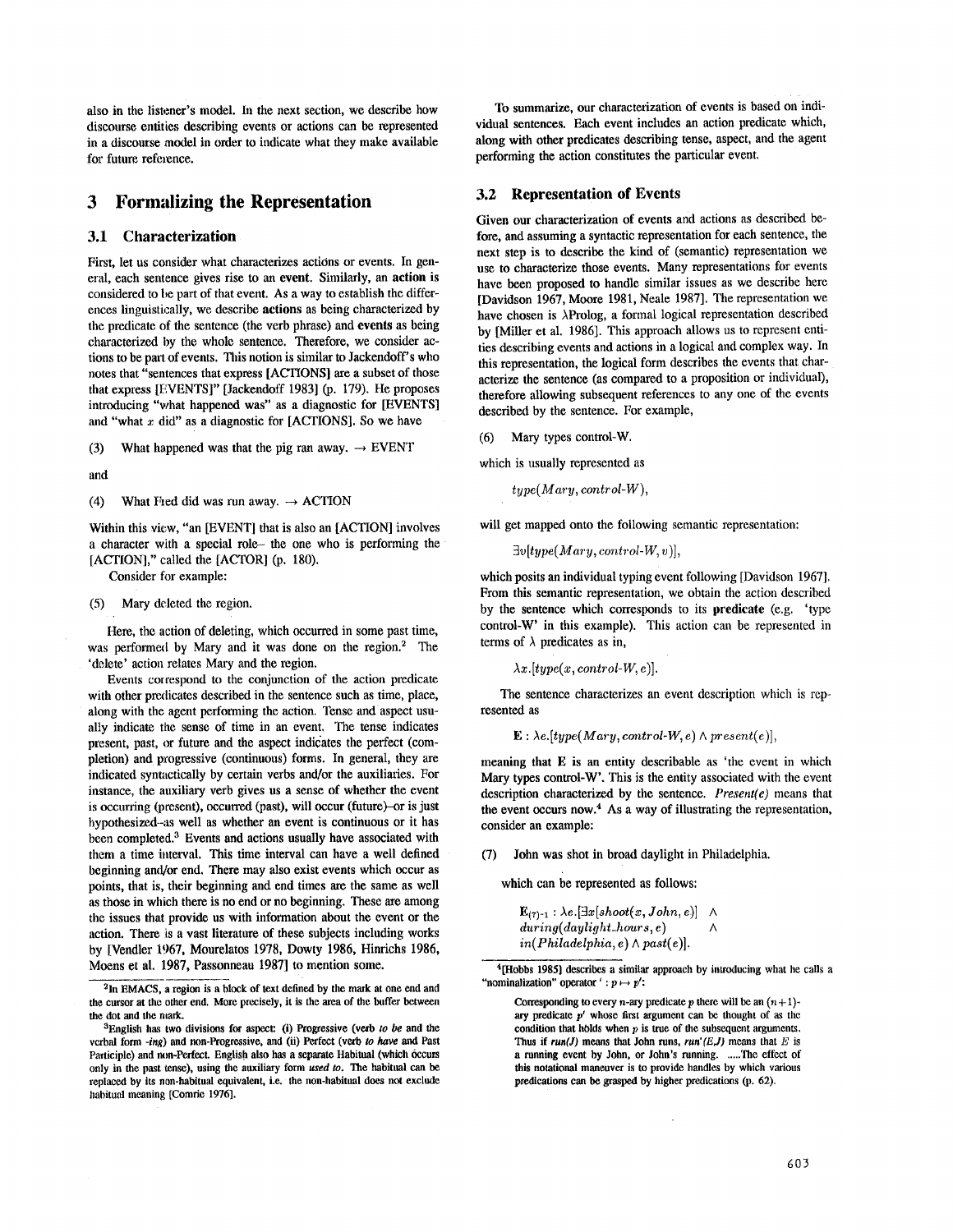Here,  $E_{(7)-1}$  can be described as 'the event in which John was shot in broad daylight in Philadelphia'.<sup>5</sup>  $E_{(7)-1}$  corresponds to the real world event description in which John was shot which took place at a time during the daylight\_hours, in Philadelphia.  $x$  is the person who did the shooting, who is not explicitly mentioned in the sentence. Here, *past(e)* is defined as

 $past(e) \Rightarrow time(e) < now.$ 

So  $\mathbf{E}_{(7)-1}$  makes a predication about the event in which John was shot and the details that form part of that predication.

Given this representation of the event, the next issue is how to generate references to that event. That is, we want to be able to generate references to (7) as in:

(8) John was shot in broad daylight in Philadelphia. *It* happened at 10 am.

 $it =$  the event in which John was shot in broad daylight in Philadelphia.

(9) John was shot in broad daylight in Philadelphia. *It* shocked me very much.  $it =$  the event in which John was shot in broad daylight in

Philadelphia.

- (10) John was shot in broad daylight in Philadelphia. *It* has never happened before.  $it =$  an event in which someone was shot in broad daylight in Philadelphia.
- (11) John was shot in broad daylight in Philadelphia. AI Pacino had done *it* last year in a warm summer evening in New York City.

*it* = shoot someone/John.

(12) John was shot in broad daylight in Philadelphia. *That* would never happen in Bogotá. *that* = an event in which someone was shot in broad daylight.

As seen in these examples, the referents of the pronouns may have been introduced explicitly. That is, the anaphoric expression in the second sentence can refer to the specific event as characterized by the sentence or to a less specific event than the one described by the sentence. Therefore, what we need is to have access to the specific event description along with more general event descriptions of the one characterized by the sentence. This representation allows us to do so by being able to perform a generalization on the specific event description as we show in the next section.

#### **3.3 Generalization of Event Descriptions**

In general, each event represented as described in the previous section denotes a set of events. Given that there are entities corresponding to events represented in the discourse model, each of which can have one or more descriptions, we can generalize to obtain the various descriptions. Generalization is defined as follows: Given an event description  $\mathbf{E}_1$  and an event description  $\mathbf{E}_2$ ,

we say that  $E_1$  generalizes  $E_2$  if every event description denoted by  $E_2$  is a member of the set of event descriptions denoted by  $E_1$ .<sup>6</sup>

As we generalize the representation of the event that we have obtained for each sentence, we incrementally obtain event descriptions of that event. These event descriptions are available in the discourse model for future reference. The generalization of the events fits in an ordered structure in which the most specific representation (corresponding to the description of the event characterized by the original sentence) is at the bottom and the most general at the top. So if we consider (7) again

(7) John was shot in broad daylight in Philadelphia.

along with its representation

 $\mathbf{E}_{(7)-1}$ :  $\lambda e. [\exists x[shoot(x, John, e)] \wedge$ *during(daylight\_hours, e) A in(Philadelphia, e) A past(e)].* 

We can generalize it to 'any person  $y'$  (being shot) as follows:

 $\mathbf{E}_{(7)-2}$  :  $\lambda e.[\exists x \exists y[shoot(x,y,e)] \quad \wedge$ *during(daylight\_hours, e) A in(Philadelphia, e) A past(e)].* 

We can further generalize to 'any place  $p$ ' and obtain:

 $\mathbf{E}_{(7)-3}: \lambda e.[\exists x \exists y[shoot(x,y,e)] \quad \wedge$  $during (daylight\_hours, e)$ *3p[in(p,* e)] A *past(e)].* 

And we can continue to generalize this last representation and obtain the following:

> $\mathbf{E}_{(7)-4}: \lambda e. [\exists x \exists y [shoot(x,y,e)] \quad \wedge$ *during(daylight\_hours, e) A past(e)].*

 $\mathbf{E}_{(7)-5}$ :  $\lambda e.[\exists x \exists y[shoot(x, y, e)] \wedge \exists p [in(p, e)] \wedge past(e)].$ 

 $\mathbf{E}_{(7)-6}$ :  $\lambda e.$ [ $\exists x \exists y [shoot(x, y, e)] \wedge past(e)$ ].

 $\mathbf{E}_{(7)-7}: \lambda e.[\exists x \exists y [shot(x, y, e)]].$ 

As specified by the generalization, every member of  $E_{(7)-1}$  is a member of  $\mathbf{E}_{(7)-7}$ . This set of generalizations can be ordered in a graph-like structure as shown in Fig. 1.

In this structure, which provides a partial ordering of the events, some events are more specific than others. The structure is partially ordered, with the  $\leq$  relation.<sup>7</sup> We have not generalized to 'any time  $t'$  in the 'during' predicate because all events occur during some time. Note that at the very bottom of our graph we could generalize on the predicate 'shoot' so as to have an event describing "somebody doing something" which is common to all events. We have chosen not to do so in order to have access to the initial referent of the pronoun, characterized by the predicate of the event.

The generalization structure provides the potential referents for the pronouns as they appear in examples  $(8)$ ,  $(9)$ ,  $(10)$ ,  $(12)$ , and (11). Consider for instance, the pair of sentences in (10), where the referent of the pronoun *it* in the second sentence is "an event in

**<sup>5</sup>As pointed out by [Sidner 1982],** referring expressions *specify* discourse **en**tities; referring expressions may *co-specify* the same discourse entity; discourse entities *represent* objects or events in the world and people *refer to* objects and events in the **world when** they use referring expressions.

<sup>6</sup>This definition is based on Millet and Nadathur's definition of *subsumption*  (= generalization). They define it in terms of *concepts as* follows: "a concept  $C_1$  subsumes another concept  $C_2$  if every element of the set denoted by  $C_2$  is **a** member of the set denoted by  $C_1$ <sup>"</sup> [Miller et al. 1986] (p. 6).

<sup>&</sup>lt;sup>7</sup>A relation  $\preceq$  is called a *partial order* if it is *reflexive* ( $p \preceq p$ ), anti-symmetric  $(p \preceq q \land q \preceq p \Rightarrow p = q)$ , and *transitive*  $(p \preceq q \land q \preceq r \Rightarrow p \preceq r)$ .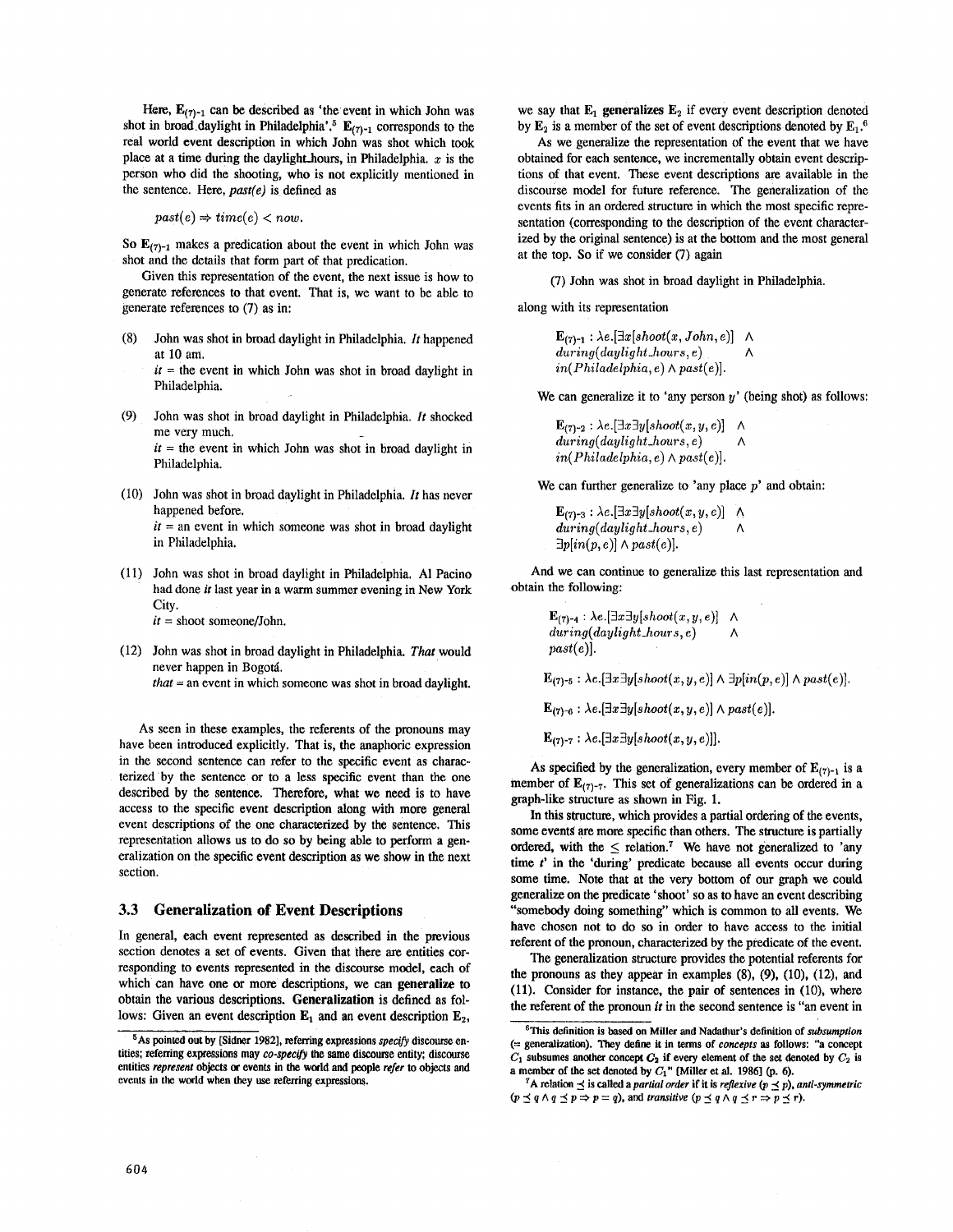**most specific** 

 $E_{(1)-1}$ :  $\lambda e.$ [*3x* [*shoot*(*x*, *John*, *e*)].  $\Lambda$ *during(daylight\_hours, e)*   $\Lambda$ *in(Philadelphia, e)*   $\wedge$  $past(e)]$  $\downarrow$  $E_{(1)-2}$ :  $\lambda e.$ [ $\exists x \exists y [shoot(x, y, e)]$ ] Λ *during(daylight\_hours, e)*   $\wedge$ *in(Philadelphia, e)*   $\Lambda$ past(e)]  $\mathbf{I}$  $E_{(1)-3}$  :  $\lambda e.$ [ $\exists x \exists y$ [shoot $(x, y, e)$ ]  $\Lambda$ *during(daylight\_hours, e)*   $\Lambda$ *3p[in(p,e)]*   $\Lambda$  $past(e)]$ /  $E_{(1)-4}$  :  ${\bf E}_{(1)^{-5}}:$  $\lambda e. [\exists x \exists y [shoot(x, y, e)] \quad \wedge$  $\lambda e.$ [ $\exists x \exists y$ [shoot(x, y, e)] *during(daylight\_hours , e)*   $\exists p[in(p, e)]$   $\wedge$  $past(e)]$ *past(e)] \*  /  ${\bf E}_{(1)-6}$ :  $\lambda e. [\exists x \exists y [shoot(x,y,e)] \quad \wedge$ *past(e)] 1*   $E_{(1)-7}$ :  $\lambda e. [\exists x \exists y [shoot(x, y, e)]]$ 

most **general** 

Figure 1: Generalization **of 'John was shot in** broad daylight in Philadelphia'

which someone was shot in broad daylight in Philadelphia?. This event description is  $E_{(7)-4}$  which is available in the generalization graph. The same is true for the pair of sentences in (11) where the referent of the pronoun *it* is  $E_{(7)-7}$ , and the pair (12) where the referent of the pronoun *that* in the second sentence is  $E_{(7)-5}$ , both of which are available thru the generalization graph.

Bauerle has proposed an alternative method for dealing with event reference within the framework of Disconrse Representation Theory (DRT) [Kamp 1984]. As he points out, the problem is not that simple because by introducing an event-argument, the possible referents for event-anaphora are only linked to the event-token (the specific event description) and not to the type (the generalized descriptions) [Bauerle 1988] (p. 21). The representation outlined in this paper does provide us with access to the event-token and its generalization allows us to obtain the types.

# **4 Relationship between Pronouns and their**  Referents

In addition to relating a particular pronoun and its referent, either as a specific event-token or as an event-type obtained from the generalization of the event-token, there are cases in which the pronoun is also linked to not just an'individual event but to either a sequence of events or even a particular event within a sequence (usually the last event in the sequence).

As described in [Schuster 1988], we have studied the relationship between the pronouns and their referents, within a given text describing a sequence of events. We focused on the use and interpretation of the pronouns *it* and *that* when referring those events and/or actions, given the representation described in tbe previous section. Initially, we were interested in identifying the relationship between a specific pronoun such as *that* or *it* and an event as its referent. We found out that a particular pronoun could act as a referent of one of the following:

- 1. One event.
- 2. A sequence of events, the pronoun referring to the entire sequence as one.
- 3. The last event in a sequence.
- 4. A pair of events related by two possible relations: generation and enablement, as proposed by [Goldman 1970] and developed by [Pollack 1986a].

We will describe each one of these cases, along with some examples and relate them to the representation we introduced in section 3.

- 1. One event Consider the following text:
	- (13) E: Write a simple macro that does three forward charaeters. Try *that.*

We can represent the first sentence in the pair as described before:

 $\mathbf{E}_{(13)-1}$  :  $\lambda e.[[write(U, 3fc.macro, e)] \wedge present(e)].$ 

Here,  $\mathbf{E}_{(13)-1}$  can be described as 'the event in which U writes a simple macro that does three forward-characters, and takes place at the present time'.  $U$  in this case is the user interacting with the expert. Then, the referent of the pronoun *that*  in the second sentence is the event represented as  $E_{(13)-1}$ .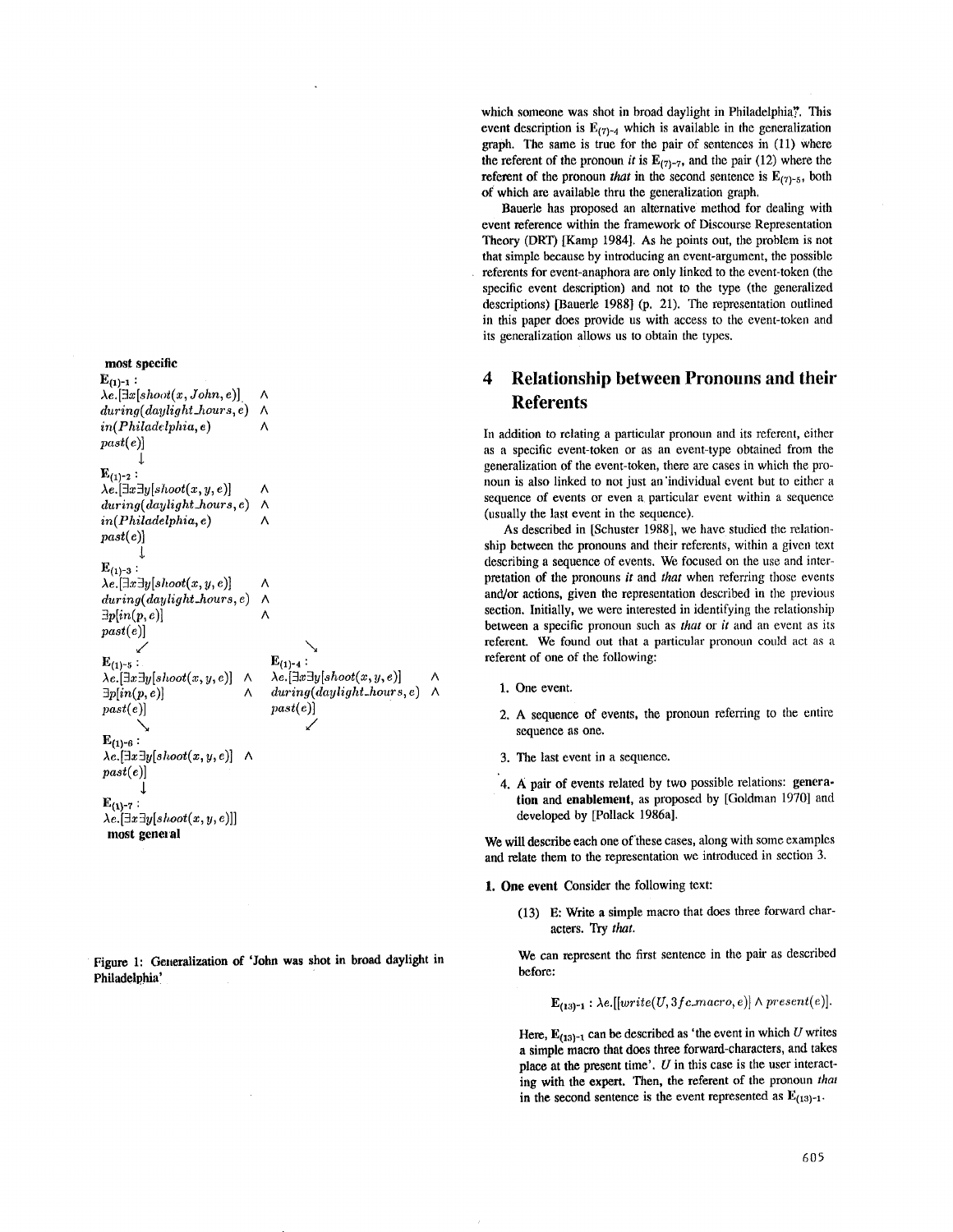#### 2. A sequence of events Consider:

 $(14)$  E: To kill a region, the whole thing at one time you should set the mark- (esc)-M-at the top of the region, then move the cursor down to the bottom of the region and type (esc)control-K. *This* will kill the region.

The pronoun *this* refers to the entire sequence of events. As in the previous case, if we represent each sentence as a Aexpression, we have access to the various descriptions of the event corresponding to each sentence and we can refer to them via the pronoun.

- 3. Last event Consider the following example, where the pronoun *it* refers to the last event in the sequence:
	- $(15)$  E: To kill a word, you have to move the cursor to the beginning of that word and type control-D. Go ahead, do *it.*
- 4. Generation and Enablement In analyzing the data we'found the need for two important relationships: generation and enablement [Pollack 1986b]. Generation is defined as follows: If an agent performs one action and thereby, without any effort on his/her part, does another, then we can say that his/her performance of the former action "generated" the performance of the latter. For example,
	- (16) E: Do *this:* set a "mark" at some point (any 01d point) by typing (esc)-M. It will say "mark set", try *it.*
	- (17) E: (esc)-M will give set-mark. Do *it.*

In both cases, the referent(s) of the pronoun *it* can be either "setting the mark" or "typing (esc)-M" or even both: "setting the mark by typing (esc)-M". By viewing the referent in terms of the generation relationship, we can claim that " $U$ typing  $\langle \csc \rangle$ -M at a given time generates U setting the mark at that given time". This relationship allows us to refer to both or either of the referents without having to make a distinction between the two of them. Note that generation is a relationship between the specific events, the event-tokens and not the types.

Enablement, as opposed to generation, has been described as follows: if an agent performs an action and thereby puts the world in a state in which a second action will generate a third action, then we can say that the agent's performance of the first action enables the generation of the third by the second. For example,

(18) U: I want to move the cursor 20 characters to the right. How can I do *it?* 

E: Like all other commands in EMACS, these commands can be given arguments which cause them to be executed repeatedly. The way you give a command a repeat count is by typing control-U and then the digits before you type the command. For instance, control-U 20 (RIGHT-ARROW} moves forward 20 characters. Go ahead, try *that.* 

In this example, the pronoun *that* refers to the entire enablement relationship: "U typing control-U enables a given number (20) and the RIGHT-ARROW key to be typed which in term generates the cursor to move 20 characters forward".  $U$  typing control-U is viewed as an enablement relationship: if U does not type control-U and only types 20 followed by the RIGHT-ARROW, U's desired goal of making the cursor move 20 characters forward will not be accomplished.

To summarize, for each representation of the individual events characterized by each sentence, we can relate the pronoun to the event, to a sequence of events, or to events related by either the generation or enablement relationships.

## **5** Summary

We have defined an approach for representing actions and events in discourse in order to refer to them anaphorically. The main concern has been to describe what aspects of the discourse give evidence of • events and actions and how these events and actions are represented in order to refer to them appropriately. This representation has the advantage that it allows us to create appropriate descriptions of actions and events which are available for future reference in the discourse model. We have shown how to generalize event • descriptions, so that the general event descriptions can in turn be associated with additional event entities required by the use of particular anaphoric expressions. We have also related the event representation described here to anaphoric pronouns, given that the pronouns can refer to more than one event.

#### Acknowledgments

This work was supported by ARO grant DAAG29-84-K-0061, DARPA grant N00014-85-K-0018, and NSF-CER grant MCS82- 19196 to the University of Pennsylvania. My thanks to Bonnie Webber and Dale Miller for their coments on an earlier draft. I am specially grateful to Haim Levkowitz for his comments, and for his immense help in formatting this paper.

### **References**

| [Bauerle 1988]  | Bauerle, R. 1988. Discourse Representation<br>Theory and Event Reference. In: Manfred<br>Pinkal and Bernd Gregor, Eds., Unification<br>in Natural Language Analysis. MIT Press. |
|-----------------|---------------------------------------------------------------------------------------------------------------------------------------------------------------------------------|
| [Comrie 1976]   | Comrie, B. 1976. Aspect. Cambridge Uni-<br>versity Press, Cambridge, Great Britain.                                                                                             |
| [Davidson 1967] | Davidson, D. 1967. The Logical Form of<br>Action Sentences. In: N. Rescher, Ed., The<br>Logic of Decision and Action. University of<br>Pittsburgh Press, Pittsburgh, PA: 81-95. |
| [Dowty $1986$ ] | Dowty, D. 1986. The Effects of Aspectual<br>Class on the Temporal Structure of Discourse:<br>Semantics or Pragmatics. Linguistics and Phi-<br>losophy, $9(1):37-61$ .           |
| [Goldman 1970]  | Goldman, A. I. 1970. A Theory of Human<br>Action. Prentice-Hall, Englewood Cliffs, N.J.                                                                                         |
| [Heim 1982]     | Heim, I. 1982. The Semantics of Definite and<br>Indefinite Noun Phrases. PhD thesis, U. of<br>Massachusetts, Amherst.                                                           |
| [Hinrichs 1986] | Hinrichs, E. 1986. Temporal Anaphora in<br>Discourses of English. Linguistics and Phi-<br>losophy, 9(1):63-82.                                                                  |